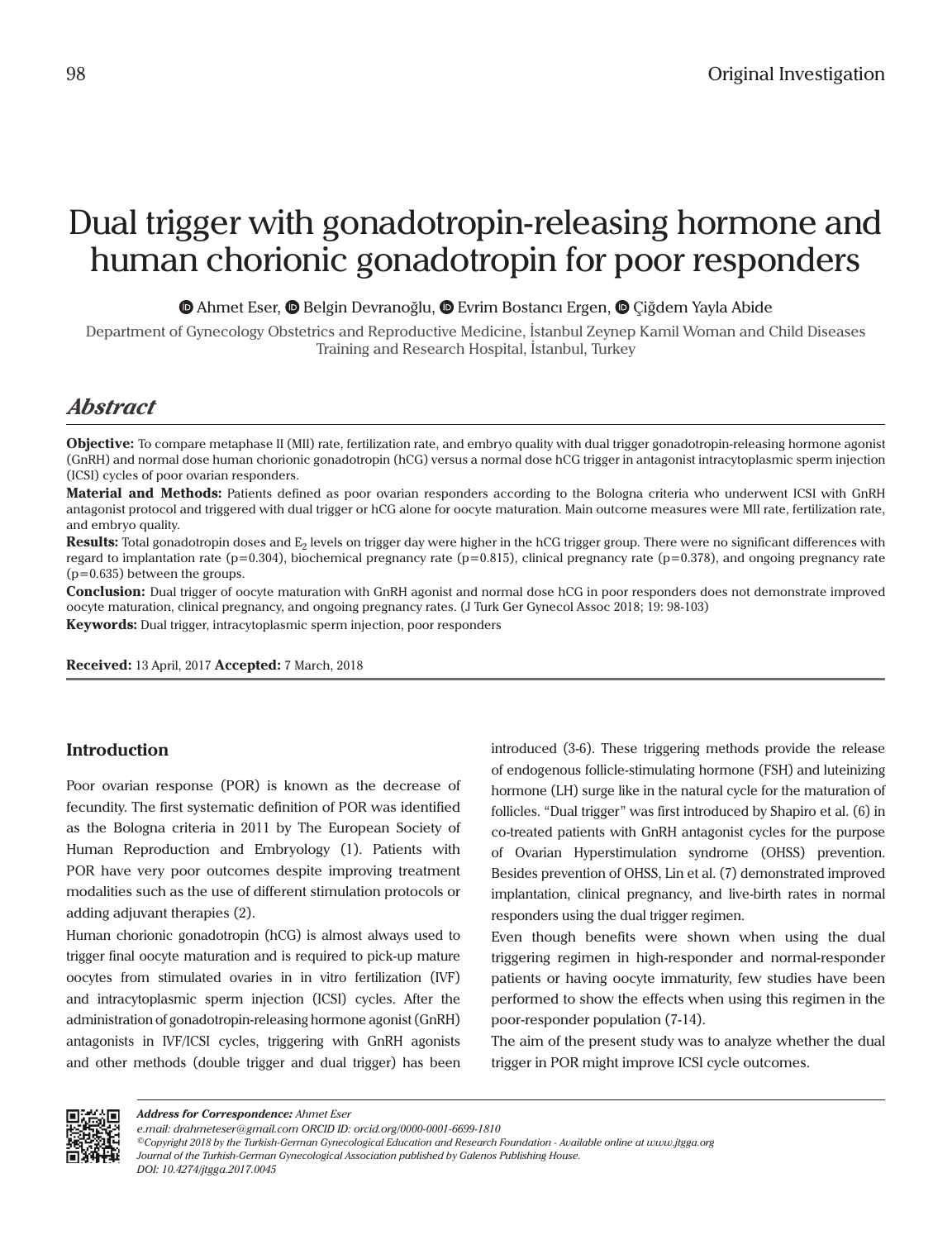### **Material and Methods**

This case-control study was approved by the institutional ethics committee. A total of 47 ICSI cycles in which a dual trigger was used for final oocyte maturation were performed from March 2015 until July 2015. Moreover, a review of medical records from May 2012 through April 2014 was performed for poor responders who were triggered with hCG. Controls included 62 ICSI cycles. Both cases and controls were recruited consecutively.

#### **Participants and treatment protocol**

All patients who fulfilled the criteria defined by the European Society of Human Reproduction and Embryology consensus in 2011 and underwent ICSI cycles with GnRH antagonist were considered eligible (1). The Bologna criteria for poor responders was defined as the presence of two of the following features: 1) Increased maternal age (40 years) or other risk factors for POR, 2) A previously demonstrated POR ( $\leq$ 3 oocytes with a conventional stimulation protocol), 3) An abnormal ovarian reserve test results (i.e., antral follicular count <5-7 follicles or anti-Müllerian hormone <0.5-1.1 ng/mL) (1). Patients with other infertility factors were excluded from the study.

Patients underwent controlled ovarian hyperstimulation with the multi-dose GnRH antagonist and with a starting gonadotropin (recombinant FSH or human menopausal gonadotropin) dose of ≥300 IU, which were administered from the second day of the cycle. GnRH antagonist (Ganirelix; Merck Sharp and Dohme) was started 0.25 mg subcutaneously from the day that the diameter of the leading follicle reached ≥14 mm or serum estradiol (E<sub>2</sub>) reached >350 pg/mL, until the day of the trigger. Patients were excluded from the study whose cycles were cancelled because of unresponsiveness to the gonadotropins. Cases were triggered with a combination 250 mcg choriogonadotropin alpha (Ovitrelle; Merck) plus 0.2 mg triptoreline acetate (Gonapeptyl; Ferring) subcutaneously when follicles reached ≥17 mm in diameter. Controls were triggered only with 250 mcg choriogonadotropin alpha when follicles reached ≥17 mm in diameter. Serum  $E<sub>2</sub>$  levels were assessed on the day of the trigger. Transvaginal ultrasoundguided oocyte picks up was performed 35 hours after triggering.

Luteal phase supplementation was provided by daily administration of 90 mg vaginal progesterone gel (Crinone; Serono) from the day after oocyte pick up until either a negative pregnancy test or 10 weeks of gestation. If patients had embryos after oocyte retrieval, transfer day and the number of transferrable embryos were assessed according to embryo quality and number of embryos. One proficient physician transferred whole embryos that were at the cleavage stage. Embryo quality was based on cleavage and morphology scores

assessing the size equality and percentage of the fragmentation rate of the cells, as described by Veeck (15).

Serum β-hCG level was measured 14 days after embryo transfer and positive pregnancy was defined above the level of >5 IU/L.

#### **Outcome variables**

The primary outcome was MII, fertilization and top-quality embryo rates. Secondary outcomes were clinical and ongoing pregnancy rate. Clinical pregnancy was defined as the presence of a positive heart beat after 4 weeks of positive pregnancy.

#### **Statistical analysis**

Statistical analyses were performed using the NCSS (Number Cruncher Statistical System) 2007 (Kaysville, Utah, USA). Data are presented as mean, standard deviation, median (range), ratio, minimum and maximum. Student's t-test was used to compare parametric data and the Mann-Whitney U test was used to compare non-parametric data. Qualitative clinical outcomes were examined using Fisher's exact test. P<0.05 was considered statistically significant.

#### **Results**

The baseline characteristics are shown in Table 1. In the hCG trigger group, day 3 FSH  $(9.6 \pm 5 \text{ vs } 11 \pm 3.7, \text{ p} = 0.006)$ was significantly higher than the dual trigger group. Other characteristics did not significantly differ between the dual trigger group and the hCG trigger group.

In terms of the cycle characteristics of the two groups, total dose of gonadotropins  $(3165.4 \pm 1124.2 \text{ vs } 3839.5 \pm 805.5 \text{ IU},$  $p=0.001$ ) and  $E_2$  on trigger day  $(647.5 \pm 361.9 \text{ vs } 923.9 \pm 603.1 \text{ s})$ pg/mL; p=0.017) were significantly higher in the hCG trigger group. Other parameters did not significantly differ between the dual trigger group and the hCG trigger group (Table 2).

Dual trigger group compared with hCG trigger group with regards to implantation rate, biochemical pregnancy rate, clinical pregnancy rate, and ongoing pregnancy rate. There was no statistically significant differences between ICSI outcomes (Table 3). We detected no OHSS in either group.

# **Discussion**

This case-control study assessed the effect of dual triggering through an antagonist stimulation protocol in poor responder women undergoing ICSI cycles. Although total gonadotropin doses and  $E_2$  levels on the trigger day were higher in hCG trigger group, the results of this study suggest there was no clinical difference when a dual trigger was used instead of an hCG trigger in poor responder women.

hCG triggers are used conventionally in IVF/ICSI cycles. Although this technique is thought to be successful, researchers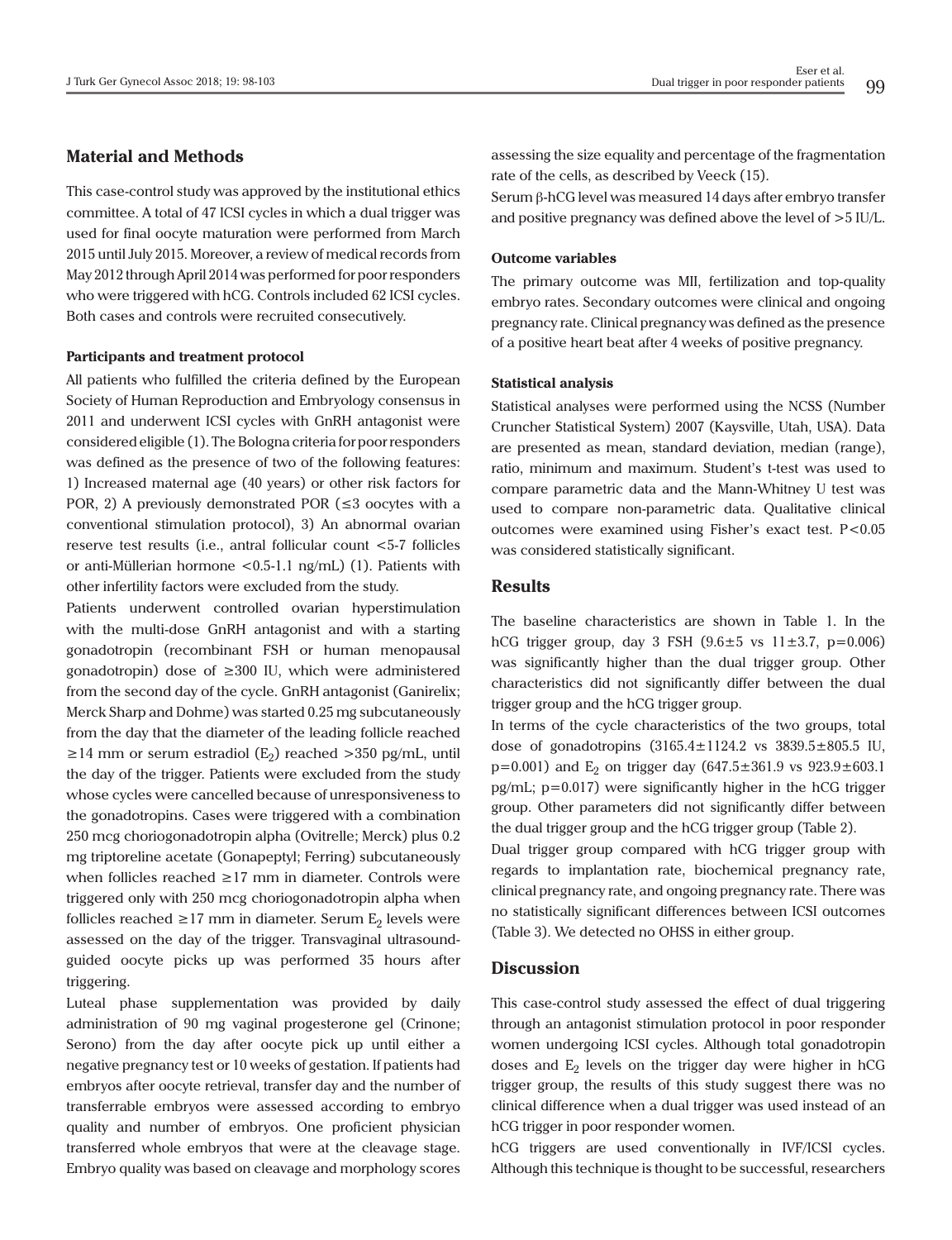J Turk Ger Gynecol Assoc 2018; 19: 98-103

are investigating new tools to prevent OHSS and to improve the extent of mature oocytes obtained.

The GnRH agonist trigger was first introduced by Gonen et al. (3). Triggering with a GnRH agonist causes the release of both FSH and LH a natural cycle flares up, which is considered to be more physiologic. A Cochrane meta-analysis showed triggering with GnRH agonist instead of hCG was an acceptable method by transferring freeze/thaw embryos compared with conventional trigger in fresh cycles. The GnRH agonist trigger had similar live birth rates with a substantial reduction in OHSS rates (16). After an agonist trigger was defined, triggering with hCG and FSH concomitantly showed the improvement of oocyte maturation and fertilization in a previous study (17). GnRH receptors were identified in the endometrium, in preimplanted embryo, and in ovarian granulosa cells other than in the pituitary, and ovulation has been regulated by GnRH (18-20). Moreover, Raga et al. (21) showed that a GnRH agonist improved preimplantation embryonic developments in a murine model, independent of FSH.

The dual trigger was first introduced by Shapiro et al. (6). Despite there being a scarcity of studies that investigated the impact of a dual trigger in the literature; a dual trigger with standard dose hCG provided higher oocyte retrieval numbers (7,12), higher numbers of retrieved M2 oocytes (7,12), higher M2 oocyte rates (7,22), higher numbers of cryopreserved embryos (7,23); and improved implantation (7), clinical pregnancy (7,14) and live birth rates (7) in normal responder patients.

In our study, we hypothesized that a GnRH agonist and release of FSH due to a GnRH agonist flare up might have dual influence and may enhance oocyte quality, M2 oocyte rate, fertilized oocytes, and embryo quality, without affecting endometrial receptivity and implantation in poor responders. However, we

found no differences in M2 oocyte retrieval, M2 oocyte rates, number of total oocytes retrieved, fertilized oocytes, fertilization rates, top and good quality embryos, and top-quality embryo rates between the dual trigger group and the hCG trigger group. Despite an enhancement of IVF/ICSI outcome when triggering with dual triggers in normal responder patients, the lack of difference between these parameters may depend on the reason of an underlying oocyte dysfunction. Aneuploidy and poor oocyte maturity is still the main problem needed to be solved in poor responder patients (24).

Although GnRH agonist triggers have been shown to induce oocyte maturation, low pregnancy and increasing miscarriage rates were associated with luteal phase insufficiency (25,26). Intensive luteal  $E_2$  and progesterone were used to provide luteal phase support but results were conflicting. Babayof et al. (27) used this protocol first in patients at high risk for OHSS and this study showed poor reproductive outcomes. This result may be due to their low number of patients. In a previous prospective randomized study, Engmann et al. (28) found similar implantation and clinical pregnancy rates in patients at high risk for OHSS undergoing IVF. Despite using intensive luteal support, a retrospective study showed decreased implantation and pregnancy rates in OHSS patients with high risk (29). Other methods to support the luteal phase with GnRH agonist trigger include the use of hCG after the GnRH agonist trigger and dual trigger. Modified luteal phase support with hCG after a GnRH agonist trigger has shown similar results in implantation, and clinical and ongoing pregnancy rates compared with hCG (30). In the dual trigger method, hCG prevents the luteolytic effect of GnRH agonist and provides adequate luteal phase support (6). Although the implantation and pregnancy rates were not significantly different in normal responder patients undergoing

|                                                                                                                                                                                                                                                                           |                  | Total $(n=109)$    | Dual trigger $(n=47)$ | $hCG trigger (n=62)$ | $\mathbf{p}$       |  |  |
|---------------------------------------------------------------------------------------------------------------------------------------------------------------------------------------------------------------------------------------------------------------------------|------------------|--------------------|-----------------------|----------------------|--------------------|--|--|
| Age (year)                                                                                                                                                                                                                                                                | Mean $\pm$ SD    | $35.6 \pm 3.9$     | $35.3 \pm 4.1$        | $35.8 \pm 3.8$       |                    |  |  |
|                                                                                                                                                                                                                                                                           | Min-max (Median) | 27-47 (36)         | 27-47 (36)            | 27-44 (36)           | 0.495a             |  |  |
| BMI $(kg/m2)$                                                                                                                                                                                                                                                             | Mean $\pm$ SD    | $25.4 \pm 2.5$     | $25.9 \pm 2.3$        | $25 + 2.7$           | 0.080a             |  |  |
|                                                                                                                                                                                                                                                                           | Min-max (Median) | 19.78-30.86 (26.1) | 19.78-29.62 (26.3)    | 20.28-30.86 (25.1)   |                    |  |  |
| Duration of infertility (years)                                                                                                                                                                                                                                           | Mean $\pm$ SD    | $7.7 \pm 5.7$      | $8.2 \pm 5.5$         | $7.2 \pm 5.8$        | 0.251 <sup>b</sup> |  |  |
|                                                                                                                                                                                                                                                                           | Min-max (Median) | $1-25(6)$          | $1-20(7)$             | $1-25(5)$            |                    |  |  |
| Number of antral follicle counts                                                                                                                                                                                                                                          | Mean $\pm$ SD    | $4.8 \pm 1.7$      | $5 + 1.8$             | $4.7 \pm 1.7$        | 0.203 <sup>b</sup> |  |  |
|                                                                                                                                                                                                                                                                           | Min-max (Median) | $1-8(5)$           | $2-7(6)$              | $1-8(5)$             |                    |  |  |
| Basal FSH (IU/L)                                                                                                                                                                                                                                                          | Mean $\pm$ SD    | $10.4 \pm 4.3$     | $9.6 \pm 5$           | $11 \pm 3.7$         | $0.006***$         |  |  |
|                                                                                                                                                                                                                                                                           | Min-max (Median) | $3.1 - 26.1(9.57)$ | $3.05 - 26.1(8.7)$    | $4.2 - 21(10.3)$     |                    |  |  |
| Basal $E_2$ (IU/L)                                                                                                                                                                                                                                                        | Mean $\pm$ SD    | $64.1 \pm 64.8$    | $51.4 \pm 32.4$       | $73.7 \pm 80$        | 0.132 <sup>b</sup> |  |  |
|                                                                                                                                                                                                                                                                           | Min-max (Median) | $11.8 - 472(45.3)$ | 20-206 (44)           | $11.8 - 472(48)$     |                    |  |  |
| <sup>a</sup> : Student's t-test; <sup>b</sup> : Mann-Whitney U test; *: p<0.05; **: p<0.01; SD: Standard deviation; hCG: Human chorionic gonadotropin; BMI: Body mass index;<br>FSH: Follicle-stimulating hormone; E <sub>2</sub> : Estradiol; Min: Minimum; Max: Maximum |                  |                    |                       |                      |                    |  |  |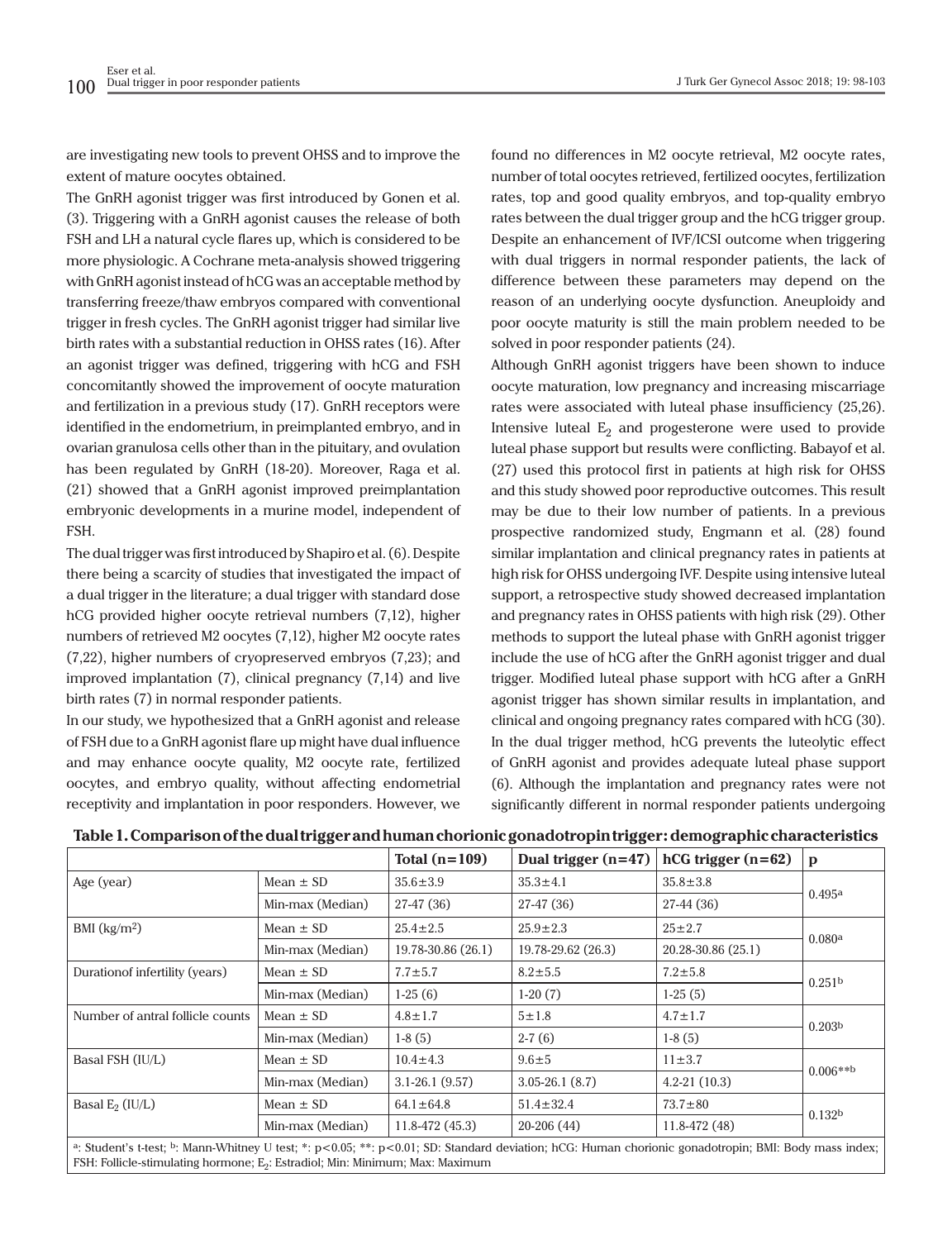|                                                                                                                                                                                        |                      | Total $(n=109)$     | Dual trigger (n=47) | $hCG trigger (n=62)$ | $\mathbf{p}^{\mathbf{b}}$ |  |  |
|----------------------------------------------------------------------------------------------------------------------------------------------------------------------------------------|----------------------|---------------------|---------------------|----------------------|---------------------------|--|--|
| Duration of stimulation (day)                                                                                                                                                          | Mean $\pm$ SD        | $8.5 \pm 1.9$       | $8.5 \pm 2.1$       | $8.5 \pm 1.7$        | 0.935                     |  |  |
|                                                                                                                                                                                        | Min-max<br>(Median)  | $4-13(8)$           | $4-13(9)$           | $6-13(8)$            |                           |  |  |
| Total dose of gonadotropins<br>(IU)                                                                                                                                                    | Median $\pm$ SD      | $3548.9 \pm 1008.6$ | $3165.4 \pm 1124.2$ | $3839.5 \pm 805.5$   | $0.001**$                 |  |  |
|                                                                                                                                                                                        | Min-max<br>(Median)  | 1200-5850 (3600)    | 1200-5550 (3000)    | 1800-5850 (3600)     |                           |  |  |
| $E_2$ on trigger day (pg/mL)                                                                                                                                                           | Mean $\pm$ SD        | $804.7 \pm 529.3$   | $647.5 \pm 361.9$   | $923.9 \pm 603.1$    | $0.017*$                  |  |  |
|                                                                                                                                                                                        | Min-max<br>(Median)  | 169-2812 (696)      | 169-1506 (547)      | 238-2812 (721.5)     |                           |  |  |
| Number of M2 oocytes<br>retrieved                                                                                                                                                      | Mean $\pm$ SD        | $2 + 1.5$           | $1.7 \pm 1.4$       | $1.9 + 1.5$          | 0.423                     |  |  |
|                                                                                                                                                                                        | Min-max<br>(Mediyan) | $0-6(1)$            | $0-5(1)$            | $0-6(2)$             |                           |  |  |
| MII rate                                                                                                                                                                               | Mean $\pm$ SD        | $0.8 + 0.3$         | $0.8 + 0.3$         | $0.8 + 0.3$          | 0.384                     |  |  |
|                                                                                                                                                                                        | Min-max<br>(Median)  | $0-1(1)$            | $0-1(1)$            | $0-1(0.7)$           |                           |  |  |
| Number of total oocytes                                                                                                                                                                | Mean $\pm$ SD        | $2.4 \pm 1.7$       | $2.2 \pm 1.6$       | $2.6 \pm 1.8$        | 0.227                     |  |  |
| retrieved                                                                                                                                                                              | Min-max<br>(Median)  | $0-8(2)$            | $0-6(2)$            | $0-8(3)$             |                           |  |  |
| Number of fertilized oocytes                                                                                                                                                           | Mean $\pm$ SD        | $1\pm1.2$           | $1 \pm 1.01$        | $1.1 \pm 1.3$        | 0.778                     |  |  |
|                                                                                                                                                                                        | Min-max<br>(Median)  | $0-5(1)$            | $0-4(1)$            | $0-5(1)$             |                           |  |  |
| Number of top quality embryos<br>obtained                                                                                                                                              | Mean $\pm$ SD        | $0.3 + 0.5$         | $0.3 + 0.5$         | $0.4 + 0.5$          | 0.607                     |  |  |
|                                                                                                                                                                                        | Min-max<br>(Median)  | $0-1(0)$            | $0-1(0)$            | $0-1(0)$             |                           |  |  |
| Number of good quality<br>embryos obtained                                                                                                                                             | Mean $\pm$ SD        | $0.9 + 0.7$         | $0.9 + 0.7$         | $0.8 + 0.7$          | 0.643                     |  |  |
|                                                                                                                                                                                        | Min-max<br>(Median)  | $0-2(1)$            | $0-2(1)$            | $0-2(1)$             |                           |  |  |
| Top quality embryo rate                                                                                                                                                                | Mean $\pm$ SD        | $0.2 + 0.4$         | $0.2 \pm 0.3$       | $0.3 + 0.4$          | 0.522                     |  |  |
|                                                                                                                                                                                        | Min-max<br>(Median)  | $0-1(0)$            | $0-1(0)$            | $0-1(0)$             |                           |  |  |
| Transfer day                                                                                                                                                                           | Mean $\pm$ SD        | $2.5 \pm 0.7$       | $2.6 \pm 0.8$       | $2.4 \pm 0.6$        | 0.206                     |  |  |
|                                                                                                                                                                                        | Min-max<br>(Median)  | $1-5(2)$            | $2-5(3)$            | $1-3(2)$             |                           |  |  |
| Number of embryos transferred                                                                                                                                                          | Mean $\pm$ SD        | $1.3 \pm 0.5$       | $1.2 \pm 0.4$       | $1.3 \pm 0.5$        | 0.598                     |  |  |
|                                                                                                                                                                                        | Min-max<br>(Median)  | $1-2(1)$            | $1-2(1)$            | $1-2(1)$             |                           |  |  |
| b: Mann-Whitney U test; *: p<0.05; **: p<0.01; E <sub>2</sub> : Estradiol; SD: Standard deviation; hCG: Human chorionic gonadotropin; MII: Metaphase II; Min: Minimum;<br>Max: Maximum |                      |                     |                     |                      |                           |  |  |

# **Table 2. Comparison of the cycle characteristics between the dual trigger and human chorionic gonadotropin trigger**

# **Table 3. Comparison of the standard and dual trigger methods**

|                                                                                               | Dual trigger | hCG trigger | D      |  |  |  |
|-----------------------------------------------------------------------------------------------|--------------|-------------|--------|--|--|--|
| Fertilization rate $(\%)$                                                                     | 41.6(42/101) | 43(67/156)  | 0.829c |  |  |  |
| Implantation rate (%)                                                                         | 3.2(1/31)    | 9.3(4/43)   | 0.304d |  |  |  |
| Biochemical pregnancy rate (%) per transferred cycle                                          | 16(4/25)     | 12.1(4/33)  | 0.815c |  |  |  |
| Clinical pregnancy rate (%) per transferred cycle                                             | 4(1/25)      | 12.1(4/33)  | 0.378c |  |  |  |
| Ongoing pregnancy rate (%) per ET                                                             | 3.2(1/31)    | 7(3/43)     | 0.635c |  |  |  |
| <sup>c</sup> : Pearson's chi-square; $d$ : Fisher's exact test; ET: Essential thrombocythemia |              |             |        |  |  |  |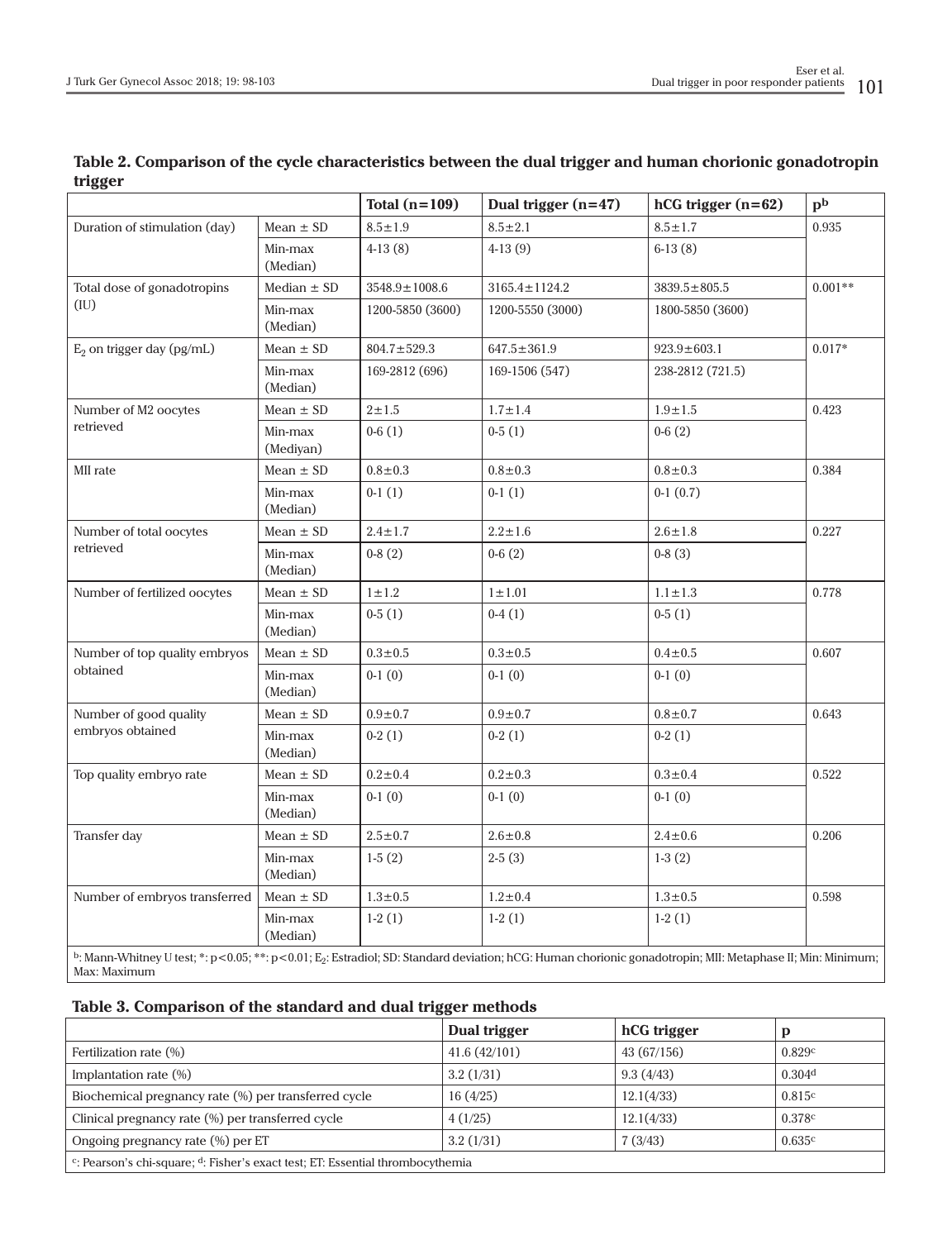ICSI in a previous randomized controlled study, other reports showed promising pregnancy results (7,8,14,23). In our study, implantation and clinical and ongoing pregnancy rates were not statistically significant. According to the previously mentioned studies, luteal phase deficiency was not a concern in dual trigger cycles. However, the lack of difference between implantation, clinical and ongoing pregnancy rates in our study might be due to our patient population who were all poor responders.

A limitation of this study is that it was underpowered regarding the implantation rate, biochemical pregnancy rate, clinical pregnancy rate, and ongoing pregnancy rate due to the low poor responder population in our clinic. Another limitation is that the hCG trigger group was recruited retrospectively.

In conclusion, no statistical significance was found between a dual trigger and conventional hCG trigger. However, larger prospective randomized controlled studies are needed to evaluate whether a dual trigger enhances oocyte maturation and improves ICSI outcome in poor responders.

*Ethics Committee Approval: The ethics committee approval of this study was obtained from İstanbul Zeynep Kamil Women and Child Diseases Training and Research Hospital (Ethics board number: 05/06/2015-84).*

*Informed Consent: Informed consent was taken to all participants.*

*Peer-review: Externally peer-reviewed.*

*Author Contributions: Concept - A.E., B.D., E.B.E., Ç.Y.A.; Design - A.E.; Materials - B.D., E.B.E., Ç.Y.A.; Writer - A.E.*

*Conflict of Interest: No conflict of interest is declared by the authors.*

*Financial Disclosure: The authors declared that this study received no financial support.*

#### **References**

- 1. Ferraretti AP, La Marca A, Fauser BC, Tarlatzis B, Nargund G, Gianaroli L, et al. ESHRE consensus on the definition of 'poor response' to ovarian stimulation for in vitro fertilization: the Bologna criteria. Human Reprod 2011; 26: 1616-24.
- 2. Patrizio P, Vaiarelli A, Levi Setti PE, Tobler KJ, Shoham G, Leong M, et al. How to define, diagnose and treat poor responders? Responses from a worldwide survey of IVF clinics. Reprod Biomed Online 2015; 30: 581-92.
- 3. Gonen Y, Balakier H, Powell W, Casper RF. Use of gonadotropinreleasing hormone agonist to trigger follicular maturation for in vitro fertilization. J Clin Endocrinol Metab 1990; 71: 918-22.
- 4. Beck-Fruchter R, Weiss A, Lavee M, Geslevich Y, Shalev E. Empty follicle syndrome: successful treatment in a recurrent case and review of the literature. Hum Reprod 2012; 27: 1357-67.
- 5. Hhas J, Zilberberg E, Dar S, Kedem A, Machtinger R, Orvieto R. Coadministration of GnRh-agonist and hCG for final oocyte maturation (double trigger) in patients with low number of oocytes retrieved per number of preovulatory follicles-a preliminary report. J Ovarian Res 2014; 7: 77.
- 6. Shapiro BS, Daneshmand ST, Garner FC, Aguirre M, Thomas S. Gonadotropin-releasing hormone agonist combined with a reduced dose of human chorionic gonadotropin for final oocyte maturation in fresh autologous cycles of in vitro fertilization. Fertil Steril 2008; 90: 231-3.
- 7. Lin MH, Wu FS, Lee RK, Li SH, Lin SY, Hwu YM. Dual trigger with combination of gonadotropin-releasing hormone agonist and human chorionic gonadotropin significantly improves the live-birth rate for normal responders in GnRH-antagonist cycles. Fertil Steril 2013; 100: 1296-302.
- 8. Shapiro BS, Daneshmand ST, Garner FC, Aguirre M, Hudson C. Comparison of ''triggers'' using leuprolide acetate alone or in combination with low-dose human chorionic gonadotropin. Fertil Steril 2011; 95: 2715-7.
- 9. O'Neill KE, Senapati S, Maina I, Gracia C, Dokras A. GnRH agonist with low-dose hCG (dualtrigger) is associated with higher risk of severe ovarian hyperstimulation syndrome compared to GnRH agonist alone. J Assist Reprod Genet 2016; 33: 1175-84.
- 10. Jung YH, Kim YY, Kim MH, Yoo YJ, Jo JD. Optimal usage of dual trigger to prevent HSS in a long protocol IVF cycle. Fertil Steril 2014; 102: 222.
- 11. Kim CH, Ahn JW, You RM, Kim SH, Chae HD, Kang BM. Combined administration of gonadotropin-releasing hormone agonist with human chorionic gonadotropin for final oocyte maturation in GnRH antagonist cycles for in vitro fertilization. J Reprod Med 2014; 59: 63- 8.
- 12. Griffin D, Feinn R, Engmann L, Nulsen J, Budinetz T, Benadiva C. Dual trigger with gonadotropin-releasing hormone agonist and Standard dose human chorionic gonadotropin to improve oocyte maturity rates. Fertil Steril 2014; 102: 405-9.
- 13. Zilberberg E, Haas J, Dar S, Kedem A, Machtinger R, Orvieto R. Co-administration of GnRH-agonist and hCG, for final oocyte maturation (double trigger), in patients with low proportion of mature oocytes. Gynecol Endocrinol 2015; 31: 145-7.
- 14. Schachter M, Friedler S, Ron-El R, Zimmerman AL, Strassburger D, Bern O, et al. Can pregnancy rate be improved in gonadotropinreleasing hormone (GnRH) antagonist cycles by administering GnRH agonist before oocyte retrieval? A prospective, randomized study. Fertil Steril 2008; 90: 1087-93.
- 15. Veeck L. Preembryo grading. In: Veek LL, editor. Baltimore: Williams & Wilkins; 1991. p. 121-44.
- 16. Youssef MA, Van der Veen F, Al-Inany HG, Mochtar MH, Griesinger G, NagiMohesen M, et al. Gonadotropin-releasing hormone agonist versus HCG for oocyte triggering in antagonist-assisted reproductive technology. Cochrane Database Syst Rev 2014: CD008046.
- 17. Lamb JD, Shen S, McCulloch C, Jalalian L, Cedars MI, Rosen MP. Follicle-stimulating hormone administered at the time of human chorionic gonadotropin trigger improves oocyte developmental competence in in vitro fertilization cycles: a randomized, doubleblind, placebo-controlled trial. Fertil Steril 2011; 95: 1655-60.
- 18. Kim YA, Kim MR, Lee JH, Kim JY, Hwang KJ, Kim HS, et al. Gonadotropin-releasing hormone agonist reduces aromatase cytochrome P450 and cyclooxygenase-2 in ovarian endometrioma and eutopic endometrium of patients with endometriosis. Gynecol Obstet Invest 2009; 68: 73-81.
- 19. Jelodar GA, Gholami S, Jafarpour F. Effect of GnRH on guinea pig endometrium at preimplantation stage. Indian J Exp Biol 2007; 45: 242-6.